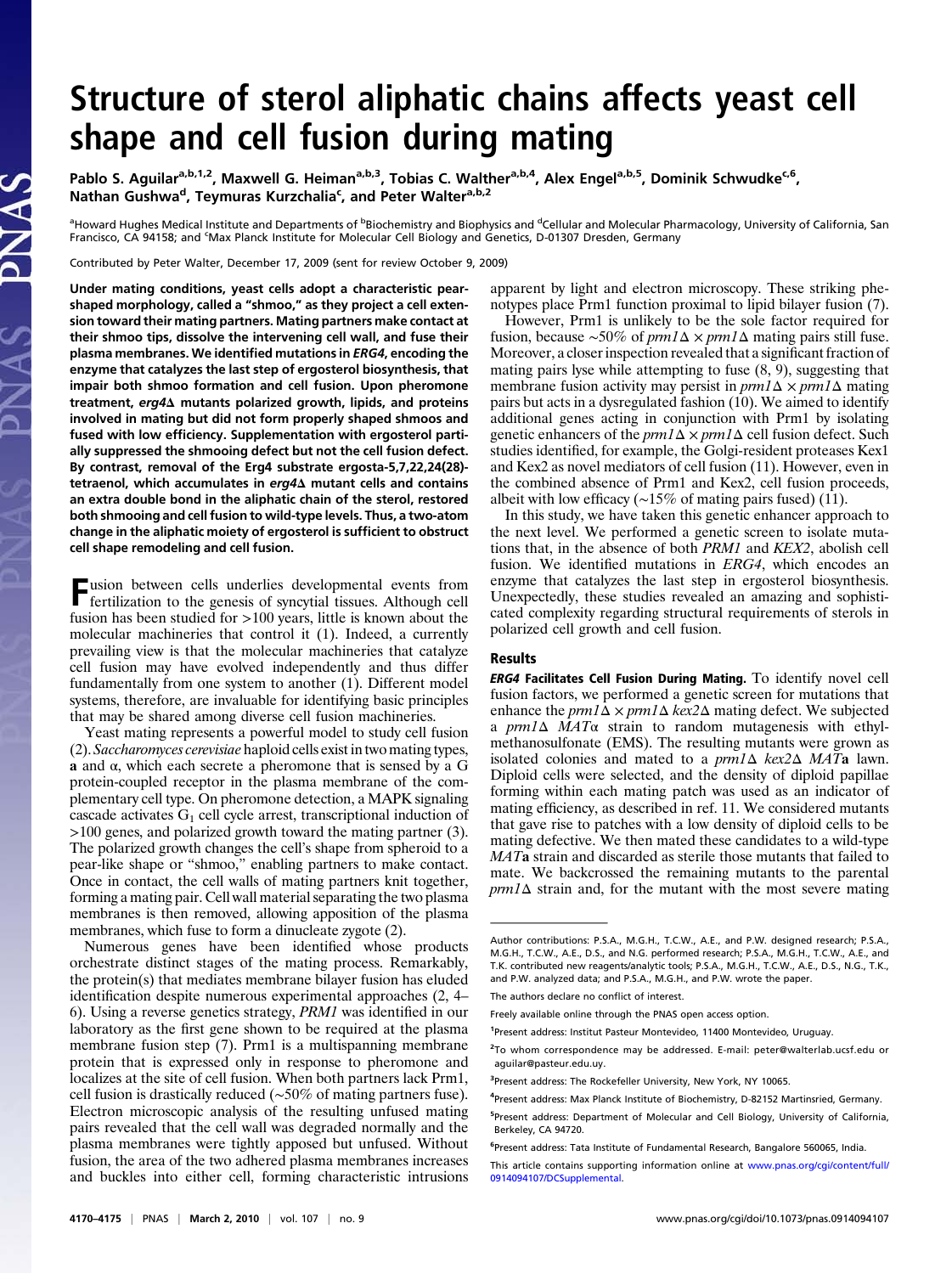defect [\(Fig. S1](http://www.pnas.org/cgi/data/0914094107/DCSupplemental/Supplemental_PDF#nameddest=sfig01)), we identified ERG4 as the affected gene by complementation cloning. Sequencing of the genomic ERG4 locus in the mutant strain revealed the presence of a nonsense mutation at codon 144, predicted to result in a truncation of the Erg4 protein. Furthermore, deletion of ERG4 in prm1Δ MATα cells recapitulated the mutant mating defect. This defect was complemented by a plasmid bearing wild-type ERG4 but not by one bearing the ERG4 allele isolated from the mutant strain. We conclude that the  $prm1\Delta$  kex2 $\Delta$  mating defect-enhancing phenotype of the mutant strain is due to a loss-of-function mutation in ERG4, suggesting that ERG4 plays a role in cell fusion.

Erg4 catalyzes the last step of the yeast ergosterol biosynthetic pathway (Fig. 1A) (12). Two recent reports suggest a role for ERG4 in mating and cell fusion (13, 14). Whereas Jin et al. (13) report that deletion of ERG4 has no defect at the cell fusion step, Tiedje et al. (14) show that erg4Δ cells exhibit defects in both cell polarization and cell fusion. To test whether ERG4 acts in cell fusion, we used a quantitative cell fusion assay (8). Mating partners carrying deletions in PRM1, ERG4, or both were mixed and allowed to mate. One partner expressed soluble GFP and the other expressed a Pgk1-mCherry fusion protein as cytoplasmic markers. Mating pairs with mixed fluorescent signals throughout were scored as fused, and mating pairs in which fluorescence remained restricted to each partner were scored as unfused (Fig.  $1B$ ).

In agreement with our previous results (7), deletion of PRM1 in both mating partners resulted in a substantial block to cell fusion. Deletion of ERG4 in only one partner reduced cell fusion efficiency [∼40% of mating pairs fused (Fig. 1B)], regardless of the mating type of the mutant ([Fig. S1](http://www.pnas.org/cgi/data/0914094107/DCSupplemental/Supplemental_PDF#nameddest=sfig01)). When both mating partners lacked  $ERG4$ , cell fusion efficiency decreased to  $<10\%$ and was further reduced in the absence of *PRM1* [ $\leq$ 5% of mating pairs fused (Fig. 1B)]. The magnitude of these defects suggested an additive, rather than synergistic, effect of the double mutant, indicating that Prm1 and Erg4 act at different steps along the

fusion pathway. Concordant with this notion, no prm1Δ-like cytoplasmic projections were observed in mating pairs derived from  $erg4\Delta$  cells, suggesting that this mutant arrested at a step upstream of plasma membrane apposition. We also did not observe cell lysis in these mating pairs. Overall, the phenotypic differences between  $erg4\Delta$  and  $prm1\Delta$  and the additive defect of erg4 $\Delta$  and prm1 $\Delta$  mutations suggest that ERG4 and PRM1 participate in distinct processes during mating.

ERG4 Mutants Are Deficient in Shmoo Formation. While scoring mating pairs in the quantitative cell fusion assay, we noticed that mating pairs that include at least one erg4Δ partner are morphologically distinct. In contrast to the elongated mating pairs formed by wild-type or  $prm1\Delta$  cells,  $erg4\Delta$  mating pairs have a shortened conjugal bridge, with mating partners displaying an ellipsoid cell shape reminiscent of unbudded, vegetatively growing cells (Fig. 1C). Analysis of cultures under mating conditions revealed that erg4Δ cells are defective in mating pair formation: ∼50% of erg4Δ cells in a mating mixture participated in recognizable mating pairs, compared to nearly 80% of cells in wild-type mating mixtures.

The mating pair formation defect could be explained by an inability of erg4Δ cells to form shmoos due to an impaired pheromone response and/or a defect in cell shape remodeling. To distinguish between these possibilities, we quantified pheromone response and shmoo formation in MATa cells treated with the mating pheromone α-factor. After the addition of α-factor,  $erg4Δ$ MATa cells arrest bud formation, leading to a population composed mainly of unbudded cells. This indicates that erg4Δ cells properly detect the pheromone and undergo  $G_1$  cell cycle arrest. To test the integrity of the pheromone MAPK signaling pathway, we measured the activity of a FUS1-LACZ reporter gene (6) whose expression requires the MAPK-dependent activation of the transcription factor Ste12. We found that the pheromone-induced activity of the *FUS1* promoter in  $erg4\Delta$  cells closely parallels that



Fig. 1. ERG4 mutant is defective in cell fusion. (A) Schematic representation of the ergosterol biosynthetic pathway highlighting the last two steps. (B) Quantitative cell fusion assays. All phenotypes were tested for both mating types, and the results were indistinguishable. Error bars indicate standard errors. (C) erg4Δ cells form morphologically abnormal mating pairs. MATα cells carrying cytoplasmic GFP were mixed with MATa cells carrying Pgk1-mCherry on nitrocellulose filters and incubated on YPD plates for 3 h at 30 °C. Fixed mating mixtures were then imaged by DIC and wide-field fluorescence microscopy. (Scale bars: 2 μm.) (D) erg4Δ cells preserve a normal pheromone response pathway. Strains harboring a FUS1-LACZ transcriptional reporter were grown and treated with 6 μM α-factor. At different time points, cells were harvested and assayed for β-galactosidase activity. Error bars indicate SEs. (E) erg4Δ cells are defective for shmoo formation. MATa cells were treated with α-factor, and aliquots were collected, fixed, and observed by bright-field microscopy at the indicated time points. For quantification (Left), cells that showed two convex edges along the axis of polarization (dotted lines) were scored as positive hits (Right). (Scale bars: 1 μm.)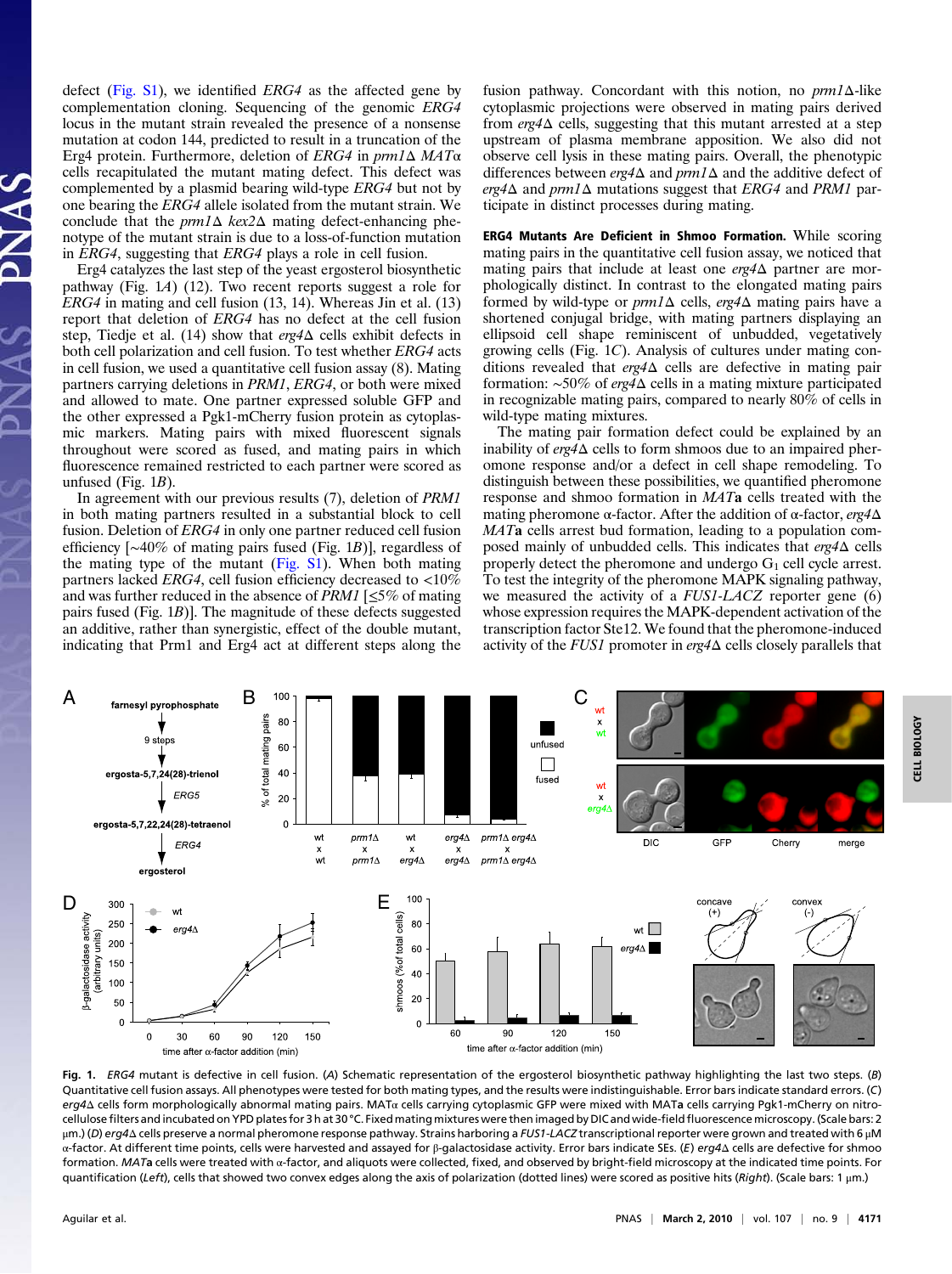of wild-type cells (Fig. 1D). We conclude that  $MATa$  erg4 $\Delta$  cells transduce the pheromone signal normally. In this regard, Erg4 is distinct from the upstream biosynthetic enzymes Erg2, Erg3, and Erg6, which, when lost, disrupt pheromone signaling (13).

To quantify shmoo formation, we scored shmoo-positive cells as those that, by visual inspection, showed two concave inflection points along the axis of polarization and shmoo-negative cells as those that showed no concave features (Fig. 1E). After 2 h in the presence of pheromone, ∼65% of wild-type cells formed shmoos (Fig. 1E). By contrast,  $\langle 10\% \rangle$  of erg4 $\Delta$  cells had formed shmoos during the same period. Prolonged incubation of erg4Δ cells with α-factor for 3 and 4 h did not improve shmoo formation [\(Fig.](http://www.pnas.org/cgi/data/0914094107/DCSupplemental/Supplemental_PDF#nameddest=sfig01) [S1](http://www.pnas.org/cgi/data/0914094107/DCSupplemental/Supplemental_PDF#nameddest=sfig01)). Therefore, although  $erg4\Delta$  cells can detect pheromone, arrest the cell cycle, and activate mating-specific genes normally, they are severely impaired in remodeling cell shape to form a normal mating projection.

Sterols and Shmoo Tip Proteins Properly Polarize in erg4<sup>Δ</sup> Cells. Ergosterol is particularly enriched in the yeast plasma membrane (15) and accumulates at the shmoo tip with other proteins involved in cell fusion, such as Prm1 and Fig1 (8, 16). We wondered whether the shmoo formation and cell fusion defects of erg4Δ could be attributed to defects in such polarization, as has been shown in erg3Δ and erg6Δ mutants (13, 16). Therefore, we subjected *erg4*∆ cells to mating pheromone and analyzed the distribution of sterols and membrane-associated proteins.

To visualize sterols, we used filipin staining (16). Qualitative observations showed an indistinguishable distribution in wildtype and erg4Δ cells (Fig. 2A). To quantitatively compare sterol polarization, we defined a shmoo area ''S'' and a body area ''B'' and then calculated the body/shmoo (B/S) fluorescence ratio (Materials and Methods). The resulting B/S ratios were indistinguishable for wild-type and  $erg4\Delta$  cells, indicating that sterols polarize properly in the mutant.

We similarly examined the distribution of the mating-induced membrane proteins Fig1 and Prm1 by expressing GFP-fusions of these proteins. Fig1-GFP localization appeared qualitatively



Fig. 2. erg4Δ cells show normal polarization of sterols and proteins. (A) Wild-type and erg4 $\Delta$  MATa strains were treated with  $\alpha$ -factor for 3 h, stained with filipin, and imaged by confocal microscopy (Left). (Scale bars: 1 μm.) Wild-type and erg4Δ MATa strains harboring either Fig1-GFP (B) or Shs1-GFP (C) were treated with  $\alpha$ -factor for 3 h and then imaged by confocal microscopy. For A and B, fluorescence distribution along the longitudinal axis of cells was quantified as the fluorescence intensity ratio between the shmoo (S) and body (B) areas as described in Materials and Methods. Error bars indicate SEs. (Scale bars:  $B$ , 1  $\mu$ m; C, 2  $\mu$ m.)

similar in erg4 $\Delta$  and wild-type cells (Fig. 2B), as did the distribution of Prm1-GFP [\(Fig. S2](http://www.pnas.org/cgi/data/0914094107/DCSupplemental/Supplemental_PDF#nameddest=sfig02)). The B/S ratio confirmed that both proteins were polarized to a comparable extent.

Septins also become distributed in a polarized manner during shmoo formation and form a cortical filamentous collar around the neck of the growing shmoo (17), which is thought to function as a diffusion barrier (18). We found that the septin subunit Shs1- GFP localized around the neck of the growing shmoo and was excluded from its tip similarly in  $erg4\Delta$  and wild-type cells (Fig. 2C).

Some plasma membrane proteins, like the SNARE Snc1, polarize through dynamic partitioning driven by localized secretion combined with slow diffusion and spatially separated endocytosis (19). We tested whether this mechanism was affected in erg4Δ by monitoring Snc1-GFP localization and found that it was indistinguishable from that in wild-type cells ([Fig. S2\)](http://www.pnas.org/cgi/data/0914094107/DCSupplemental/Supplemental_PDF#nameddest=sfig02). Thus, the defects of erg4Δ cells in shmoo formation and cell fusion are not readily explained by underlying defects in the tested mechanisms of lipid or membrane protein polarization.

Shmoo Formation, but Not Cell Fusion, Is Rescued by Exogenously **Supplied Ergosterol.** If the mating defects observed in  $erg4\Delta$  cells are due to lack of ergosterol, then sterol supplementation in the growth medium would be expected to complement these  $erg4\Delta$ deficiencies. Because yeast cells take up sterols only under anaerobic conditions (20), we added ergosterol or cholesterol to erg4Δ and wild-type cultures grown anaerobically and then assayed the cultures for shmoo formation and cell fusion (Fig. 3). Indeed, ergosterol or cholesterol suppressed the erg4Δ shmooing defect almost completely [from 6% of cells forming shmoos to 47% (Fig. 3A), compared to 60% in wild-type cells (Fig. 1E)]. By contrast, cell fusion efficiency increased only modestly from 41% to 59% after ergosterol supplementation (Fig. 3B), indicating that ergosterol depletion is sufficient to explain the shmoo formation defect but not the cell fusion defect.

Analysis of the morphology of mating pairs revealed further insights into the relationship between shmoo formation and cell fusion efficiency. We grouped mating pairs in two classes: Class I mating pairs, which showed elongated, normal projections contributed by both partners; and Class II mating pairs, in which at least one partner showed no projection (Fig. 3C). For  $erg4\Delta \times$ wild-type mating pairs (in which the wild-type mating partner expressed cytoplasmic GFP), we scored exclusively the morphologies of the  $erg4\Delta$  partners.

In almost all wild-type  $\times$  wild-type mating pairs both partners display well defined projections (Fig. 3C; 94% Class I mating pairs). Rare Class II wild-type  $\times$  wild-type mating pairs are likely due to asynchronous mating events in which one partner completed the previous cell cycle earlier. The cell fusion score is slightly higher for wild-type  $\times$  wild-type mating pairs in Class I (97% of mating pairs fused) than Class II (89% of mating pairs fused) (Fig. 3D), consistent with the idea that the latter class arises from more recently formed mating pairs.

In contrast to wild-type  $\times$  wild-type mating pairs, only 37% of wild-type  $\times erg4\Delta$  mating pairs fell into Class I (Fig. 3C). Although both classes displayed a pronounced defect in cell fusion, the morphologically normal Class I wild-type × erg4Δ mating pairs fused more efficiently than the Class II mating pairs  $(66\%$  and 27%, respectively; Fig. 3D), suggesting that the population of erg4Δ partners that can form a mature mating projection is more fusion-competent, albeit still less so than wild-type cells.

After ergosterol supplementation, the proportion of Class I wild-type  $\times$  *erg4* $\Delta$  mating pairs almost doubled from 37% to 71% (Fig. 3C). By contrast, cell fusion efficiency within each class was not substantially changed (66% and 70% of mating pairs fused for Class I, 27% and 32% for Class II, without and with ergosterol supplementation, respectively). Thus, the observed increase in cell fusion after ergosterol supplementation is due mainly to the increase in the proportion of properly formed Class I mating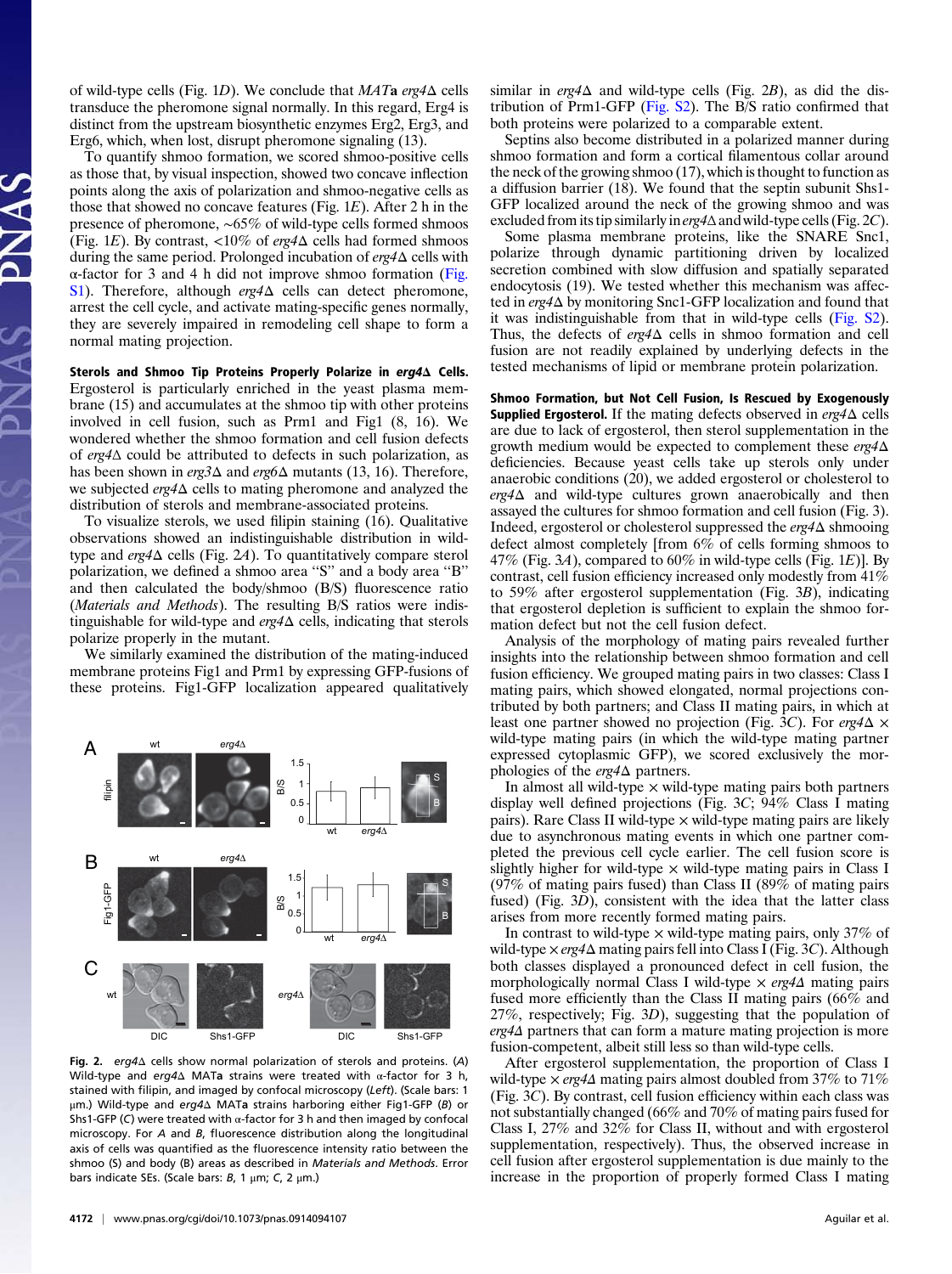

Fig. 3. Sterol supplementation partially suppresses erg4Δ shmooing and cell fusion defects. (A) erg4Δ cells were grown in anaerobic conditions in the presence of ergosterol and cholesterol. Cells were then harvested and treated with α-factor for 3 h, fixed, and observed under the microscope for shmoo formation quantification. Error bars indicate SEs. (B–D) Cell fusion assay carried out with erg4Δ cells grown anaerobically either in the presence or absence of ergosterol and then mated with wild-type MAT $\alpha$  cells bearing cytoplasmic GFP. Total cell fusion scores are shown in B. Different classes of mating pairs were classified depending on either the presence (Class I) or absence (Class II) of proper shmoo morphology in the erg4Δ partner, as shown in C. A breakdown of cell fusion scores for each class of mating pair, genotype, and growing conditions is shown in D. Error bars indicate standard errors.

pairs. However, supplemental ergosterol was unable to rescue the decreased cell fusion efficiency of even these morphologically normal mating pairs.

Sterol Analysis of erg Mutants. We reasoned that the defects observed in the erg4Δ mutant could be attributed, in principle, to lack of ergosterol, inappropriate accumulation of the intermediate that serves as the Erg4 substrate [ergosta-5,7,22,24(28)-

tetraenol], or both. Ergosta-5,7,22,24(28)-tetraenol would be predicted not to accumulate in a mutant that lacks the enzyme that produces it, Erg5. Importantly, elimination of late steps of ergosterol biosynthesis usually does not block the pathway because the remaining enzymes can use improperly modified precursors as substrates (15, 21); thus, as depicted in Fig. 4A, erg4 $\Delta$  and erg5 $\Delta$  mutants should accumulate sterols that differ from each other and from ergosterol by the presence or absence of a double bond in the aliphatic chain of the sterol.

We determined the sterol composition of  $erg4\Delta$ ,  $erg5\Delta$ , and erg4Δ erg5Δ mutants during vegetative growth and mating conditions. To this end, we purified free sterols by fractionation of total lipid extracts by TLC. Sterols were detected as ammonia adducts and protonated species by tandem mass spectrometry (MS/MS). MS analysis confirmed that erg4Δ mutants accumulate ergosta-5,7,22,24(28)-tetraenol, whereas erg5Δ and erg4Δ erg5Δ mutants accumulate ergosta-5,7-dienol and ergosta-5,7,24(28) trienol, respectively (Fig. 4 and [Figs. S3](http://www.pnas.org/cgi/data/0914094107/DCSupplemental/Supplemental_PDF#nameddest=sfig03) and [S4](http://www.pnas.org/cgi/data/0914094107/DCSupplemental/Supplemental_PDF#nameddest=sfig04)). Semiquantitative analysis of sterol composition of the different strains incubated in the presence of α-factor showed no differences when compared with normal growth conditions (Fig.  $4B$  and [Fig. S5](http://www.pnas.org/cgi/data/0914094107/DCSupplemental/Supplemental_PDF#nameddest=sfig05)), indicating that no global changes in sterol composition occur during shmoo formation.

Thus, taken together, our results confirm the identity of the predicted species as the major sterols that accumulate in each mutant. These sterols only differ by number and placement of double bonds in their aliphatic chains. We note in particular that ergosta-5,7,22,24(28)-tetraenol, which accumulates in the  $erg4\Delta$ mutant, is the only sterol among this set that contains two conjugated double bonds in its aliphatic moiety, which would add conformational rigidity.

**ERG5 Deletion Suppresses the erg4Δ Phenotype.** Next, we analyzed shmoo formation and cell fusion when ergosta-5,7,22,24(28) tetraenol production is impaired. Unlike erg4Δ cells, pheromonetreated erg5Δ cells efficiently formed shmoos, which were morphologically indistinguishable from those formed by wild-type cells (Fig. 5A). Furthermore, both  $erg5\Delta \times$  wild-type and  $erg5\Delta \times erg5\Delta$ mating pairs fuse with almost 100% efficiency (Fig. 5B).

To our surprise, erg4Δ erg5Δ double mutant cells also behaved identically to wild-type cells. Deletion of  $ERG5$  in erg4 $\Delta$  cells restored shmoo formation to wild-type levels (Fig. 5A). Also, erg4Δ erg5Δ double mutants mated and fused with wild-type cells and with  $erg4\Delta~erg5\Delta$  cells with efficiencies indistinguishable from wild type (Fig. 5B). Ectopic expression of ERG5 in the erg4 $\Delta$  erg5 $\Delta$  double mutant confirmed the role of erg5 $\Delta$  as an  $erg4\Delta$  suppressor [\(Fig. S6\)](http://www.pnas.org/cgi/data/0914094107/DCSupplemental/Supplemental_PDF#nameddest=sfig06).

The ability of erg5 $\Delta$  to suppress erg4 $\Delta$  indicates that neither ergosterol nor the Erg4 protein per se is required for shmoo formation and cell fusion. Rather, the aberrantly high levels of ergosta-5,7,22,24(28)-tetraenol that accumulate in the absence of Erg4 may explain both these defects.

## Discussion

We have shown that *ERG4* is required for proper cell shape remodeling and cell fusion during yeast mating and that, surprisingly, deletion of *ERG5* suppresses these defects. These results can be explained in terms of sterol composition: wild-type, erg5Δ, and erg4Δ erg5Δ cells contain sterol derivatives with zero or one double bonds in their aliphatic chains and these cells form shmoos and fuse normally; by contrast,  $erg4\Delta$  cells contain a predominant sterol with two conjugated double bonds in its aliphatic chain, and these cells can neither form shmoos nor fuse robustly. Addition of supplemental ergosterol or cholesterol (one or zero double bonds in the aliphatic chain, respectively) restores shmoo formation in erg4Δ cells, indicating a requirement for the more flexible sterol aliphatic chain. In contrast, supplemental ergosterol did not rescue cell fusion, indicating that the more rigid aliphatic chain of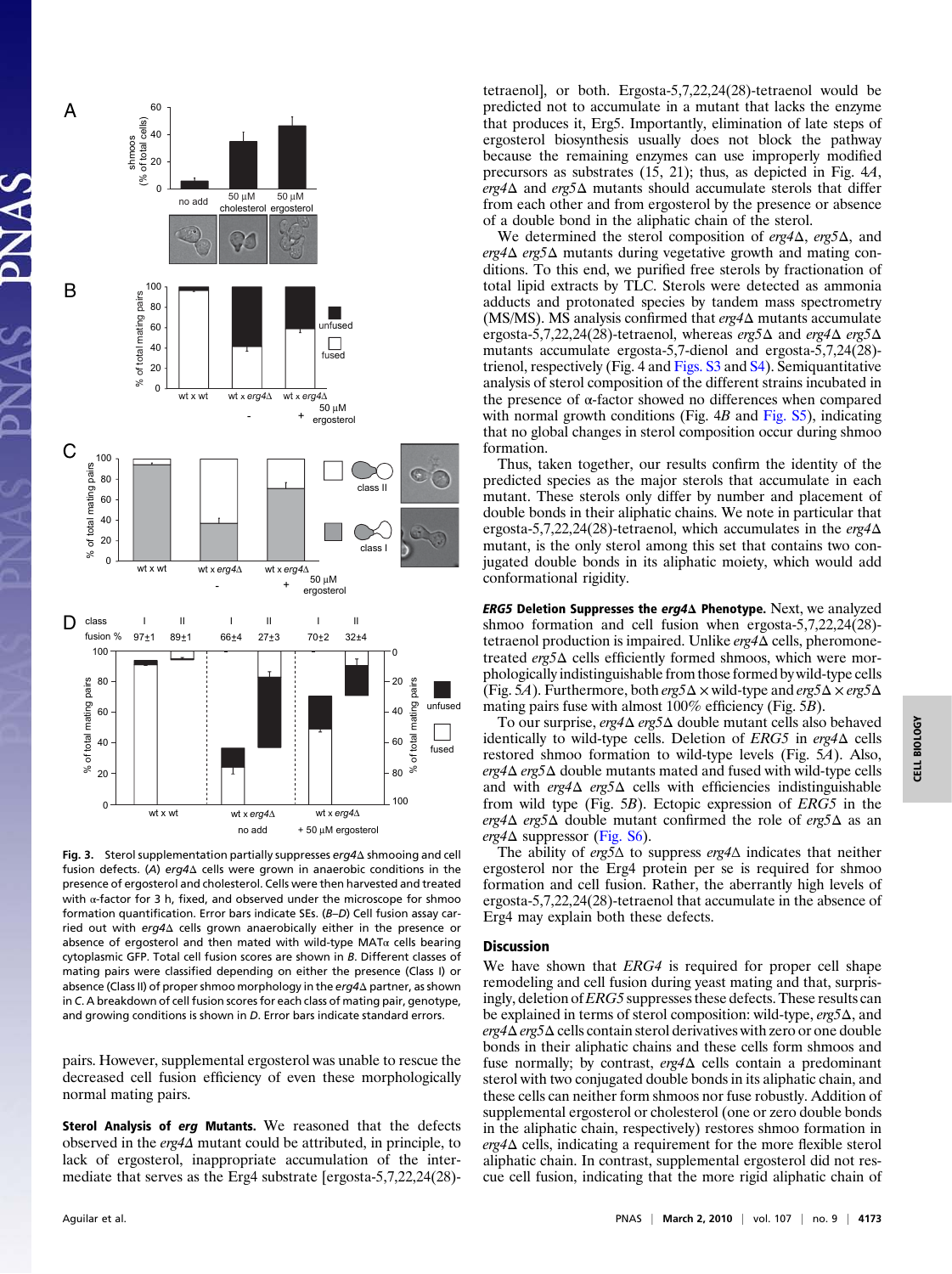

Fig. 4. Accumulation of different sterols in erg mutants. (A) Structures of the expected predominant sterols for each mutant strain. In the double mutant erg4Δ erg5Δ, the remaining sterol biosynthetic route ends in the production of ergosta-5,7,24(28)-trienol, whereas in the single mutant erg4Δ, the lack of sterol C-24 reductase activity produces the accumulation of ergosta-5,7,22,24(28)-tetraenol. As Erg4 sterol C-24 reductase activity can use ergosta-5,7,24(28) trienol as a substrate, the predominant sterol in the erg5Δ strain should be ergosta-5,7-dienol. (B) Semiquantitative analysis of accumulated sterols. Free sterols were further purified and analyzed by mass spectrometry. The normalized peak areas of the protonated sterols in the MS1 are shown. Original spectra are depicted in [Figs. S3](http://www.pnas.org/cgi/data/0914094107/DCSupplemental/Supplemental_PDF#nameddest=sfig03)–[S5.](http://www.pnas.org/cgi/data/0914094107/DCSupplemental/Supplemental_PDF#nameddest=sfig05)

ergosta-5,7,22,24(28)-tetraenol interferes with a later step in the mating pathway. It is remarkable that such subtle modifications in the aliphatic moiety of ergosterol can exert such pronounced consequences on cell physiology.

What role could *ERG4* play in shmoo formation and mating? One possibility is that the aliphatic chain of ergosterol, or the Erg4 protein itself, could act as a cofactor to proteins important in cell remodeling or cell wall breakdown. For example, the PAK kinase Ste20, which affects mating and cell polarity, has recently been suggested to interact physically with Erg4 (14). Changes in sterol composition may also act indirectly; for example, by leading to a change in sphingolipid metabolism (22). However, because both shmooing and cell fusion defects in  $erg4\Delta$  cells are suppressed by *ERG5* deletion, it seems unlikely that a physical interaction with Erg4 or with ergosterol per se is required.

Alternatively, by affecting sterol structure, Erg4 could alter the biophysical properties of the lipid bilayer, particularly membrane curvature and lipid phase separation (23, 24). Cholesterol is thought to be a major modulator of membrane shape changes, including SNARE-mediated and viral membrane fusion (25, 26). Empirical evidence as well as simulations show that the double bond in the aliphatic chain of ergosterol increases its ability to pack tightly with surrounding lipids, and promotes phase separation within the membrane (27, 28). By extension, the second, conjugated double bond of ergosta-5,7,22,24(28)-tetraenol would further restrict the mobility of the aliphatic chain and so would be predicted to lead to even higher condensation properties. Thus, it is plausible that  $erg4\Delta$  cells, owing to the accumulation of ergosta-5,7,22,24(28)-tetraenol, have more tightly packed membranes, in which lateral diffusion of proteins and lipids may be suboptimal.

Importantly, the erg4Δ defects are distinct from those previously reported for cells with altered sterol composition (29). First, the lack of a cone of negative curvature in the shmoo is a phenotypic trait of erg4Δ cells that has not been observed in other mating-defective erg mutants. Second, a recent study shows that erg3Δ and erg6Δ mutants display a "prm1Δ-like" phenotype (15), while we showed that erg4Δ does not. In contrast to our results, this study reports only a mild cell fusion defect for the erg4 $\Delta$  mutant (15). Possibly, the difficulty of recognizing erg4 $\Delta$ mating pairs of the aberrant Class II morphology led to an oversampling of morphologically normal Class I mating pairs, which fuse more efficiently.

Our results suggest that the roles of ERG4 in shmooing and cell fusion are distinct: (i)  $erg4\Delta \times$  wild-type Class I mating pairs are morphologically normal but fuse with low efficiency and,  $(ii)$ ergosterol supplementation rescues the shmooing defect but does not improve cell fusion. Perhaps low levels of ergosterol are sufficient to promote growth polarization, whereas higher levels are required for efficient cell fusion. However, in light of our finding that removal of ergosta-5,7,22,24(28)-tetraenol by ERG5 deletion completely suppressed the erg4Δ phenotypes, a more likely hypothesis is that cell fusion is obstructed by accumulation of this tetraenol—a remarkable consequence of a two-atom chemical change in a lipid.



Fig. 5. erg5Δ suppresses erg4Δ. (A) Cells growing on YPD were treated with α-factor for 3 h, fixed, and examined under the microscope for quantification of shmooing efficiency. Error bars indicate standard errors. Bright-field microscopy representative images are shown at Right. (Scale bars: 1 μm.) (Β) Quantitative cell fusion assays were performed testing both mating types for all mutants, and the results were indistinguishable. Error bars indicate SEs.